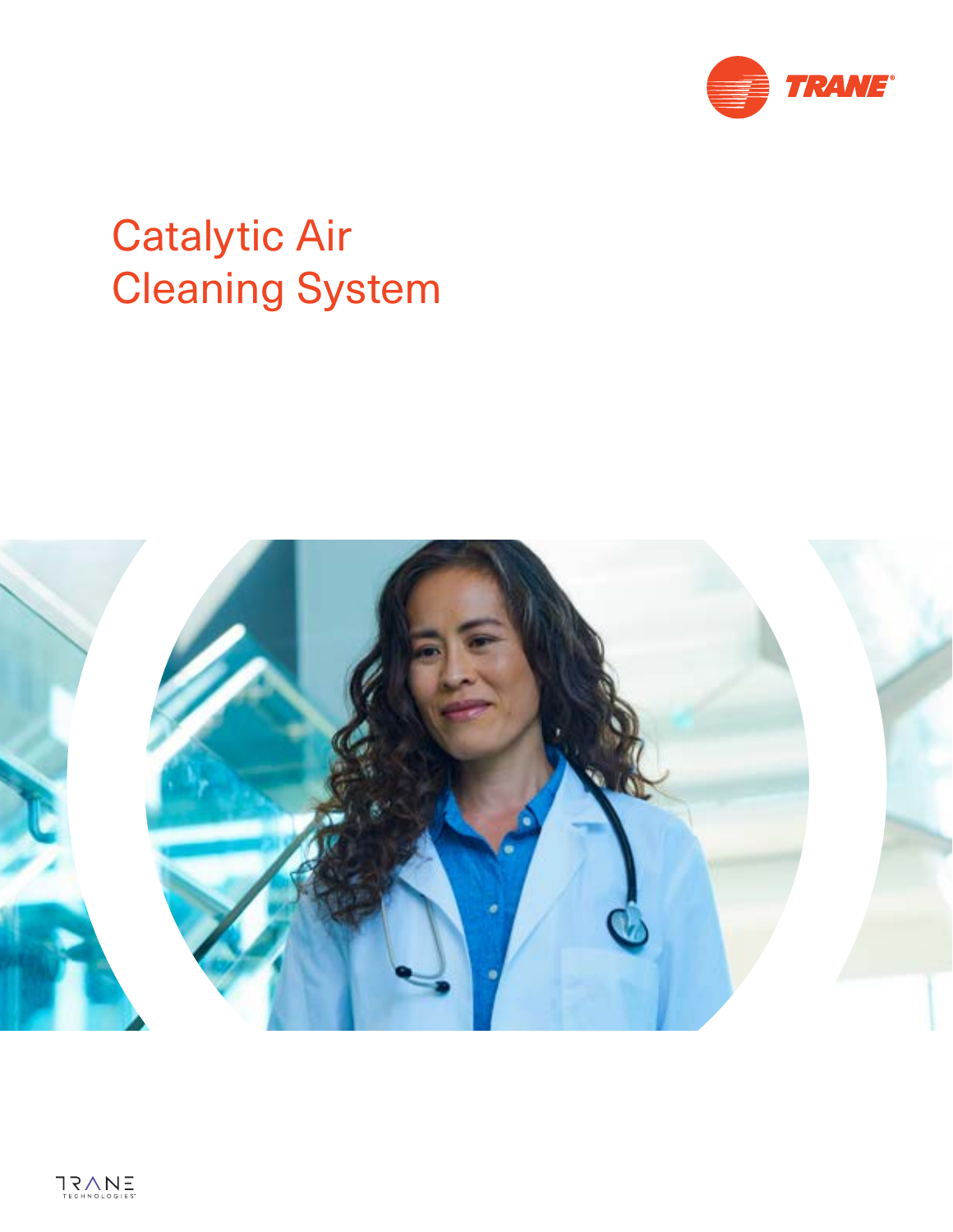# Neutralize and reduce organic contaminants in your air with the Trane Catalytic Air Cleaning System

Stand in your building's lobby and take a deep breath. You followed all building codes. Your ventilation system is bringing outside air into your building. But does it feel fresh?

Outside air can contain contaminants. People bring germs into the building. And any new furnishings added to the building often introduce odor and volatile organic compounds (VOCs).

Even though your HVAC system has filters, you may still be circulating germs, viruses, VOCs and other gases that are too small to be captured.

Equipping your air handler with a Trane Catalytic Air Cleaning System (TCACS) can help reduce biological organisms such as spores, bacteria and viruses.

It can also reduce irritating odors from organic compounds such as fumes from paint, glue and cleaning chemicals, and capture airborne particulates like dust and mold.

#### **Airborne contaminants are captured and removed**

The TCACS is far more than an air filter. It's a one-of-a-kind blend of three technologies: filtration, germ-killing ultraviolet light, and a photocatalytic oxidation (PCO) process.

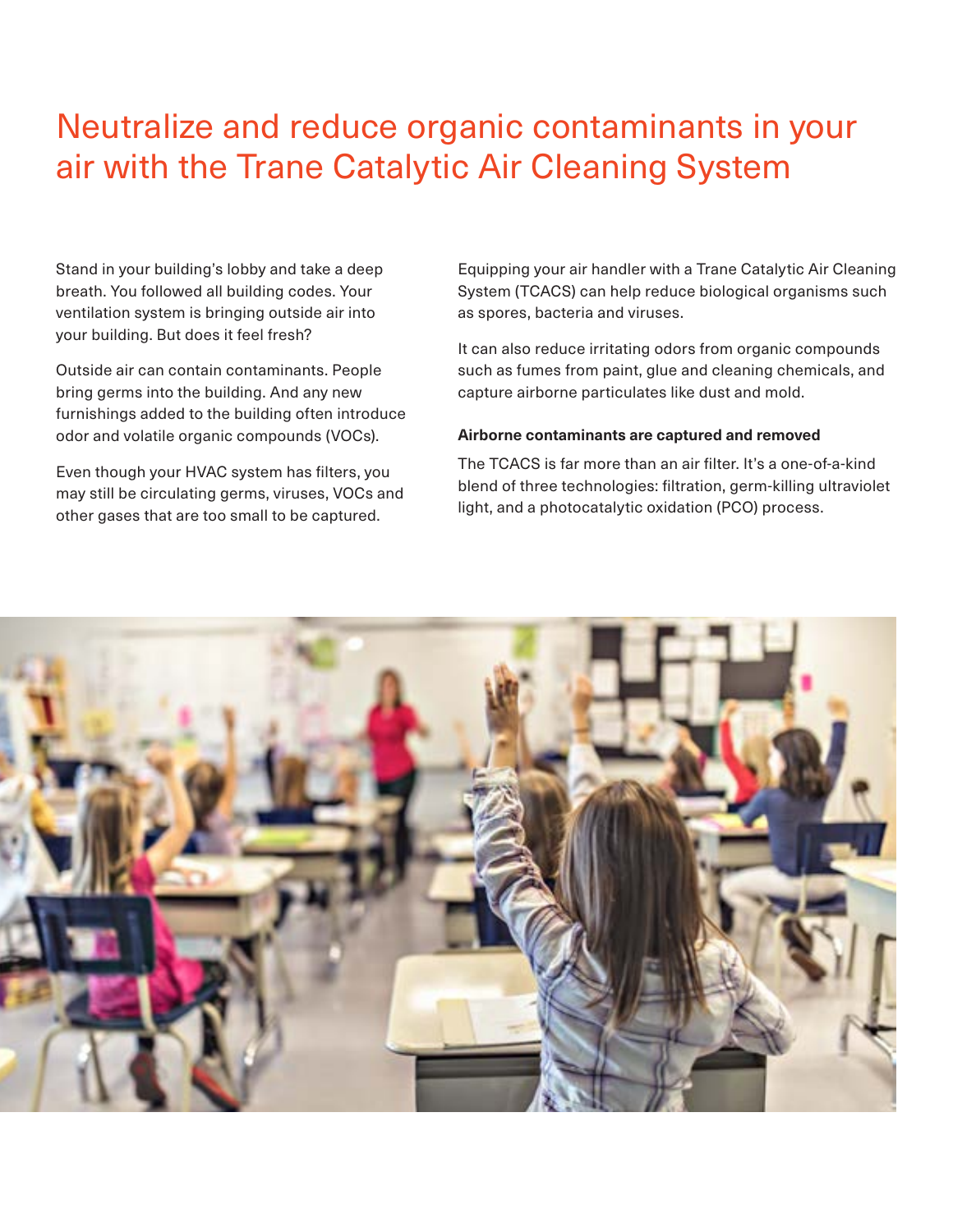

### Here's how it works:

Air entering the TCACS passes first through a MERV 13 high-efficiency particulate filter, which captures many of the larger biological contaminants and small airborne particles such as mold spores and pollen.

Viruses, odors, VOCs and micro-organisms pass through the filter and into the TCACS' ultraviolet germicidal irradiation (UVGI) area, where they are exposed to a high-intensity ultraviolet light. This UV radiation penetrates micro-organisms such as fungi, bacteria and viruses and damages their DNA bonds.

As the air is being exposed to UVGI, it's also passing through a mesh panel coated with titanium dioxide (TiO2). When subjected to ultraviolet photons, TiO<sub>2</sub> creates hydroxyl radicals, one of the most powerful oxidizing agents in nature. As air passes through this ultraviolet-powered catalyst, the radicals oxidize gaseous organic compounds, such as odors and VOCs. The radicals and UV light work together to inactivate and decompose organic contaminants.



#### **Photo Catalytic Oxidization**

UV photons energize a photocatalyst media panel creating highly reactive hydroxyl radicals. Hydroxyl radicals convert organic compounds into simpler compounds and ultimately into water (H<sub>2</sub>O) and carbon dioxide (CO<sub>2</sub>).